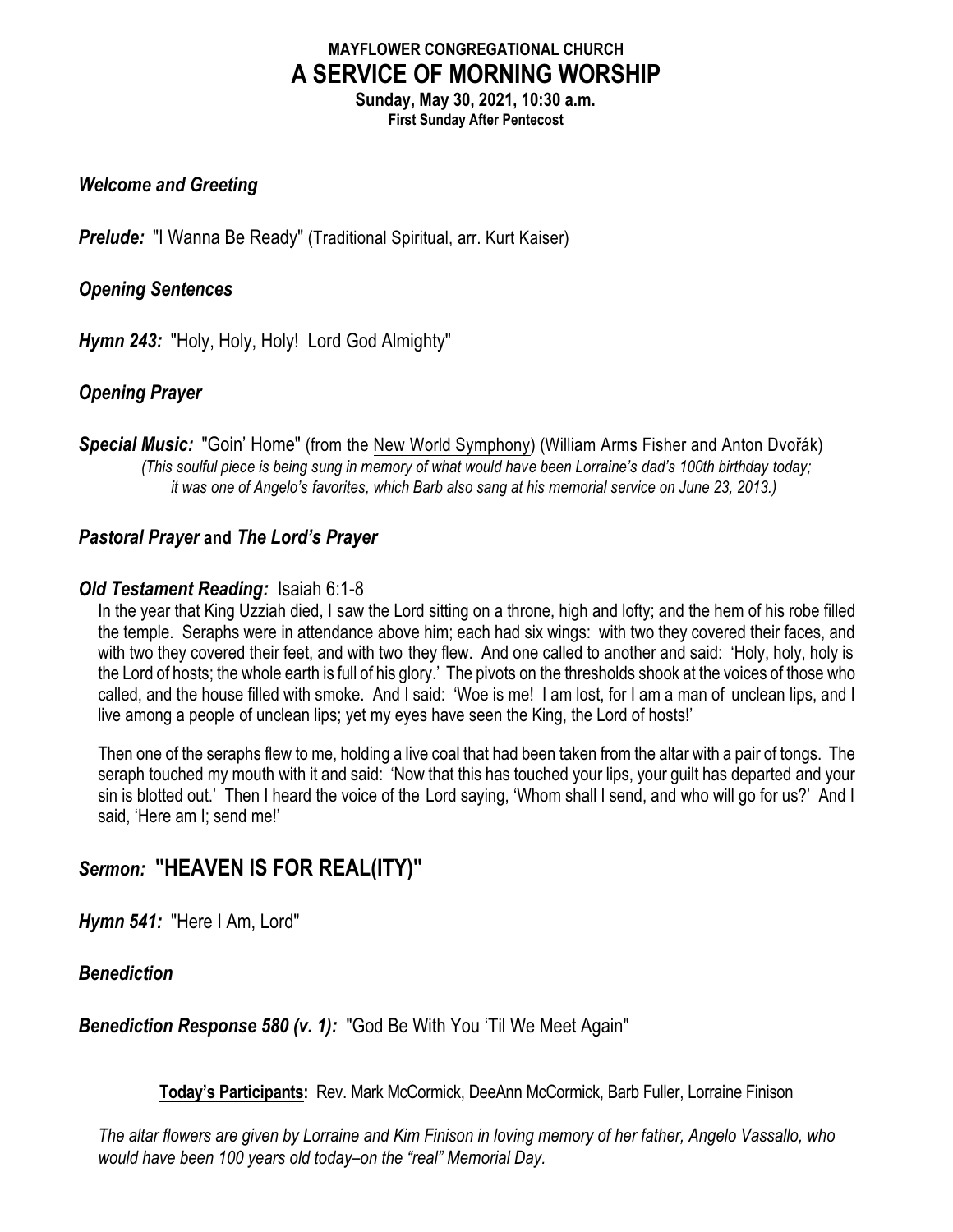

<sup>11.12.12.10</sup>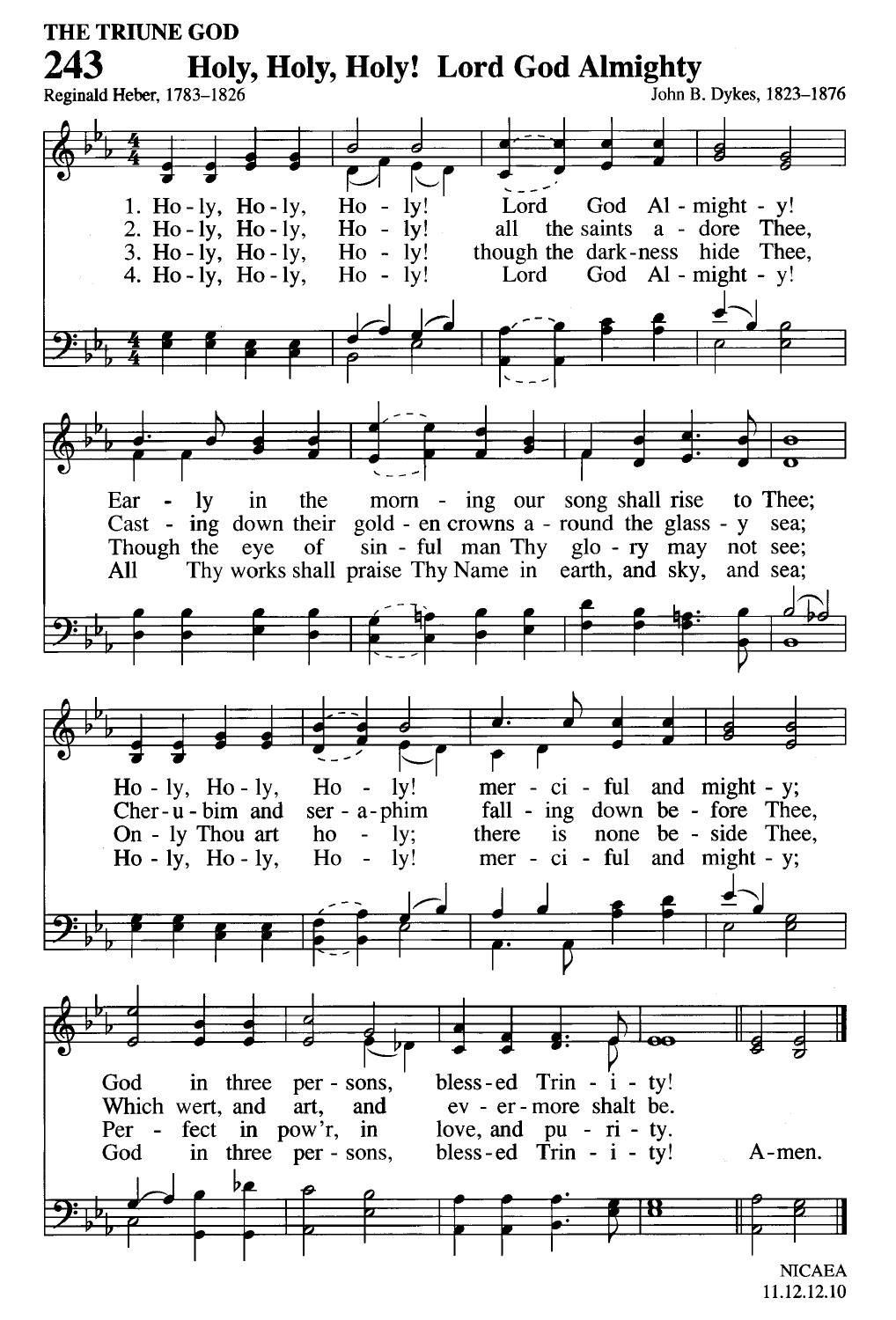# **GOD'S COVENANT PEOPLE** 541

Isaiah 6:8

# Here I Am, Lord

Arr. by Michael Pope, SJ, Daniel L. Schutte, and John Weissrock Daniel L. Schutte, 1947-Verses  $C/G$ G  $C/G$ G G Unison I have heard My peo-ple 1. I. the Lord of sea and sky, I have borne My peo-ple's 2. I. the Lord of snow and rain. 3. I. the Lord of wind and flame. I will tend the poor and  $Am<sup>7</sup>/G$  $Am^7$  G/B G Em  $\mathbf C$  $Am$ D  $\overline{\mathbf{o}}$  $\overline{\rho}$ My hand will All who dwell in dark and sin cry. of them. They turn have wept for love I  $a$ pain.  $\mathbf I$ will set feast for them. My hand will lame.  $\mathbf{a}$  $C/G$ G G  $D/F#$  $D^{7}/C$  $G/B$   $D/A$ ರ  $\overline{\mathbf{o}}$ the stars of night, who made I save. their hearts of stone, will break T way. Fin-est bread  $\mathbf I$ will pro - vide save.  $C/G$ G D G  $Em$ Who will bear T will make their dark-ness bright. My will speak My Give them hearts for love  $a - l$ one. I sat - is - fied.  $\mathbf I$ will give Till their hearts be  $Mv$ 

HERE I AM, LORD 7.7.7.4 D with Refrain

Daniel L. Schutte, 1947-

© 1981, OCP